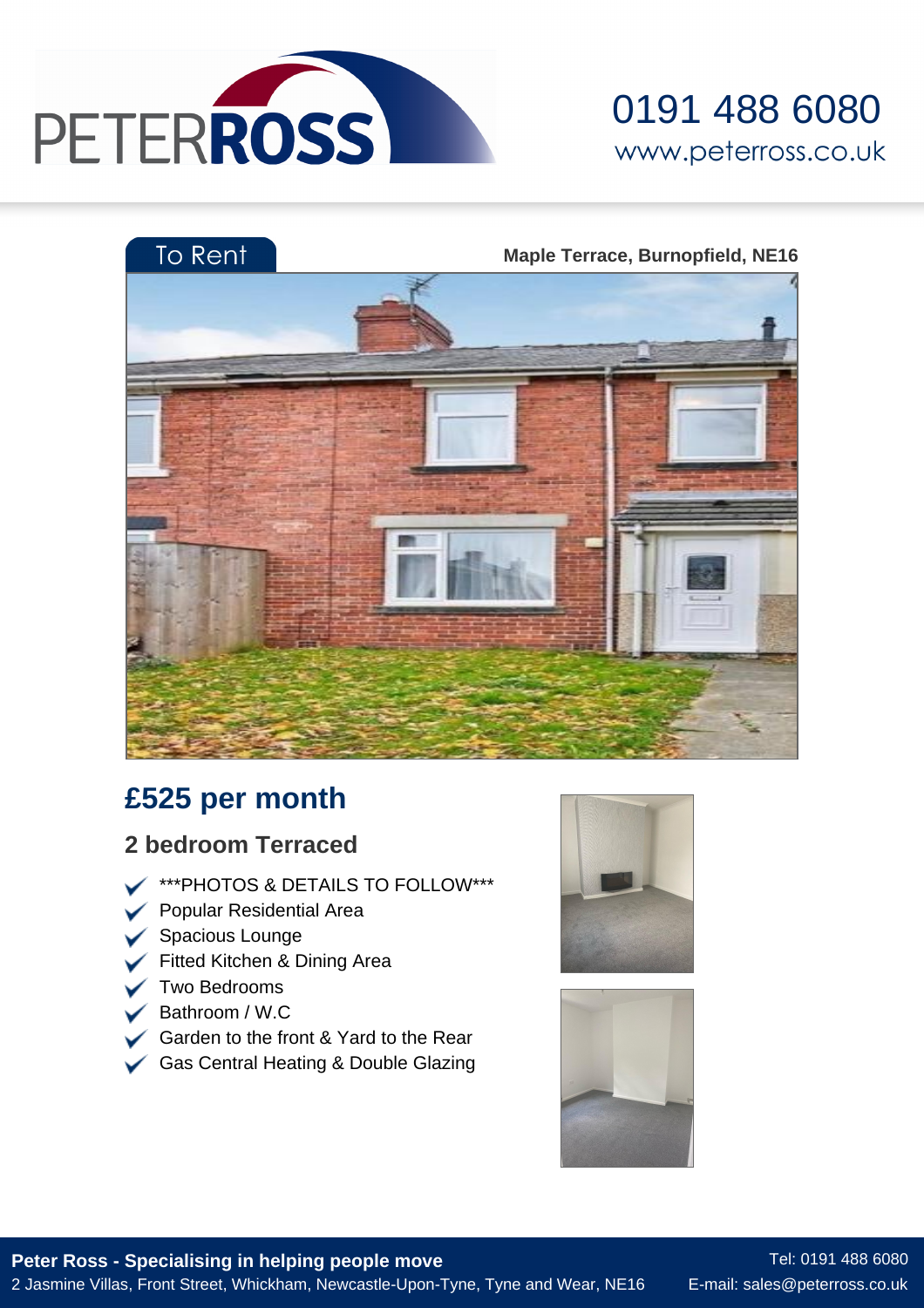

## 0191 488 6080 www.peterross.co.uk

#### **Description**

**Ground Floor**

\*\*\* Photographs & Details to follow \*\*\*

PETER ROSS are delighted to offer for let this superb two bedroom Mid Terrace property situated in the popular residential area of Maple Terrace, Burnopfield. Ideally located within walking distance of the Village, the local amenities and public transport routes. Benefitting from gas central heating and double glazing, it briefly comprises: entrance door to porch, Lobby, lounge, kitchen / diner, stairs to the first floor, landing, two bedrooms, bathroom / w.c. Externally there is a grassed area to the front , with an enclosed yard to the rear. Early viewings essential! Call 0191 488 6080 for further information or to arrange your appointment to view.



Bedroom Two

# **Entrance door to porch** - **Porch** - **Lounge** - **Kitchen / Diner** - **Stairs up to the first floor** - **First Floor Landing** - **Bedroom One** - **Bedroom Two** - **Bathroom / W.C** - **Exterior Exterior** - To the front of the property is a grassed area, while to the rear is an enclosed rear yard with an outhouse.